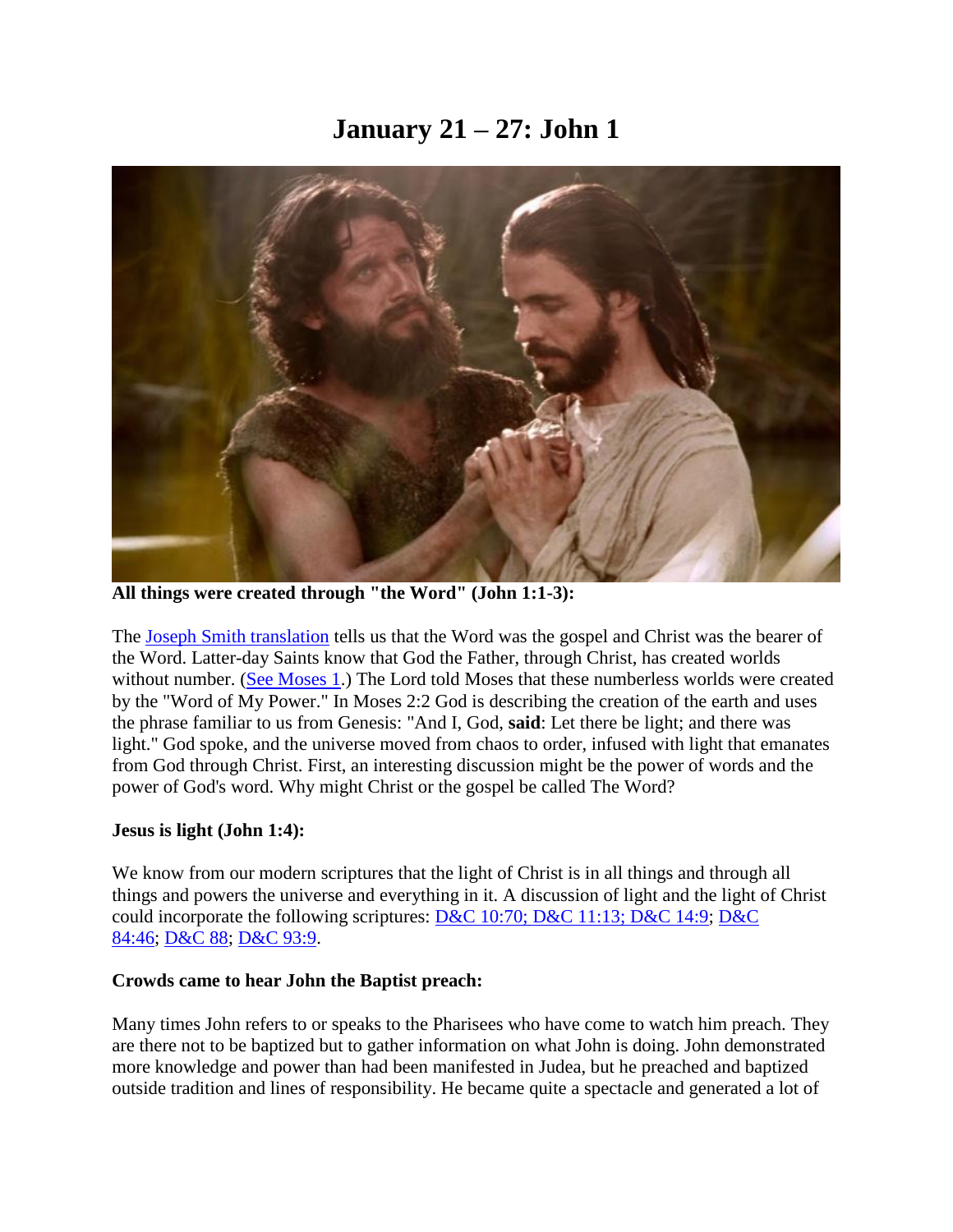curiosity. People came from miles around to see him, including four of Christ's original followers. In John 1 the Pharisees are trying to identify John as someone outside the realm of day-to-day Jewish practice.

### **Could John have been a storied character from scripture and history?**

The Pharisees wondered if John could be Elijah. Elijah was taken up to heaven without tasting death and most Jews expected him to return as promised in Malachi. Tradition held that Elijah's return would precede the coming of the Messiah. In fact, Messiah would come so quickly after Elijah's return that it would be like Messiah had hold of Elijah's cloak. Messianic fervor was sweeping Israel. Could John be Elijah or some other prophet prophesied to come to prepare the way?

### **Was baptism practiced by the Jews?**

The Jews did and do practice ritual immersion, called *mikveh*. Ritual immersion can be in a font, but "living water" is required. The water must be passing through, not standing. Jews participate in ritual immersion upon conversion to Judaism, but also for purification for high holy days and after periods of uncleanness. So John's practice of baptizing in the Jordan river would have been an oddity but related to a practice that was understood.



[caption id="attachment\_222731" align="aligncenter" width="640"]

A mikveh in Qumran[/caption]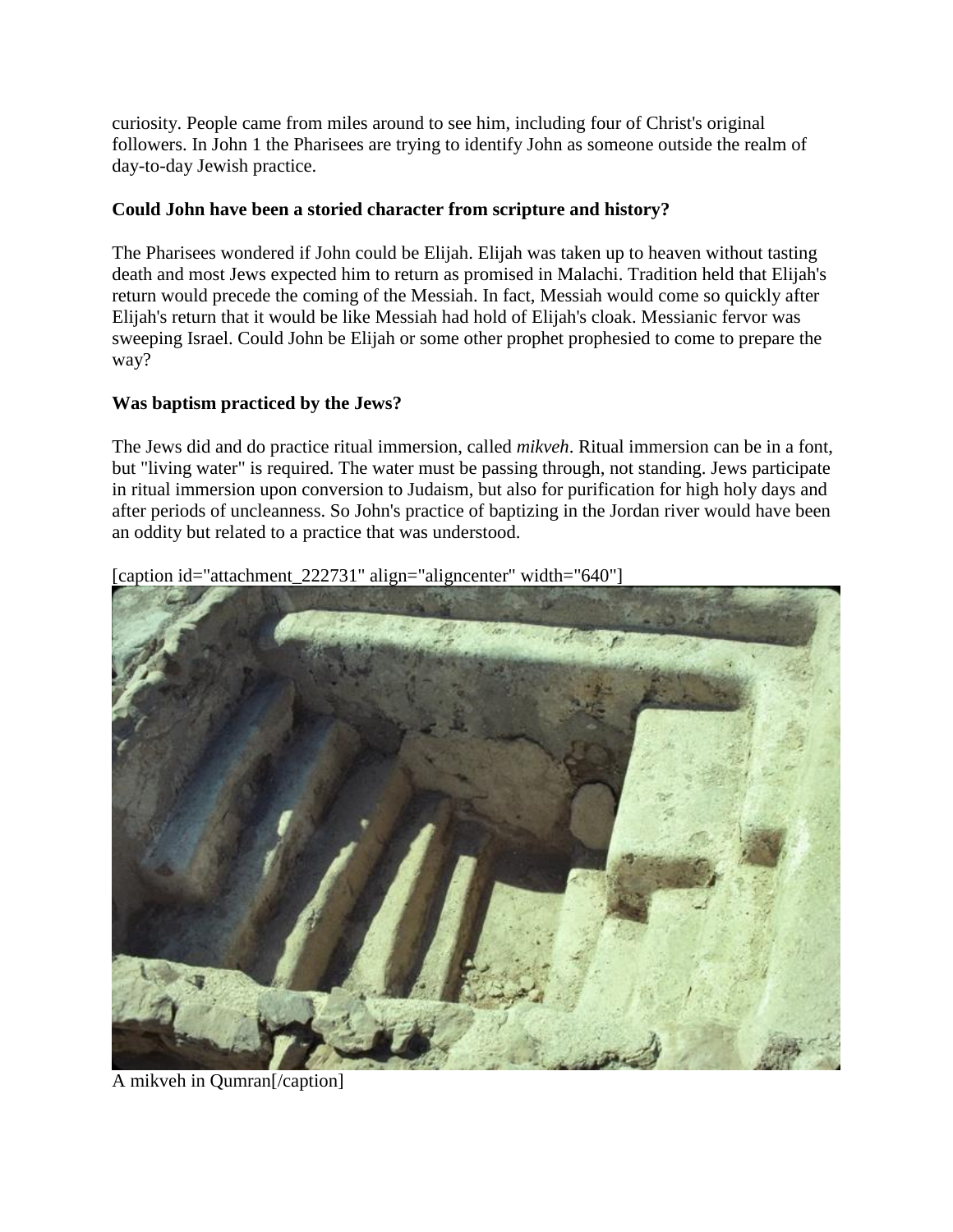### **Were John and Jesus strangers to each other? (John 1:26):**

There is nothing in the Bible that specifically mentions John and Jesus encountering each other physically until Jesus' baptism. They were cousins, but Jesus grew up in Nazareth in the north and John in Judea and the wilderness. Could not the family of Joseph and Mary visit and even stay with Zacharias and Elizabeth when they came to Jerusalem for high holy days? This is a mystery. Even if they were kept apart by deaths of their parents (Zacharias and Elizabeth were aged and Joseph appears to have died by the time Christ was crucified) or because of dangerous enemies, they were kindred spirits who loved each other dearly.

### **Peter, Andrew, Phillip, and Nathaniel were all converted by John's preaching:**

John's preaching was the result of direct revelation from God. His baptizing in the wilderness was odd and jarring. It made people wake up and feel that something earthshaking was transpiring in Israel. People had the scriptures before them, and promises had been made by the prophets. Those who knew those prophecies sought the truth through the Spirit and were led to conversion to the gospel of Christ.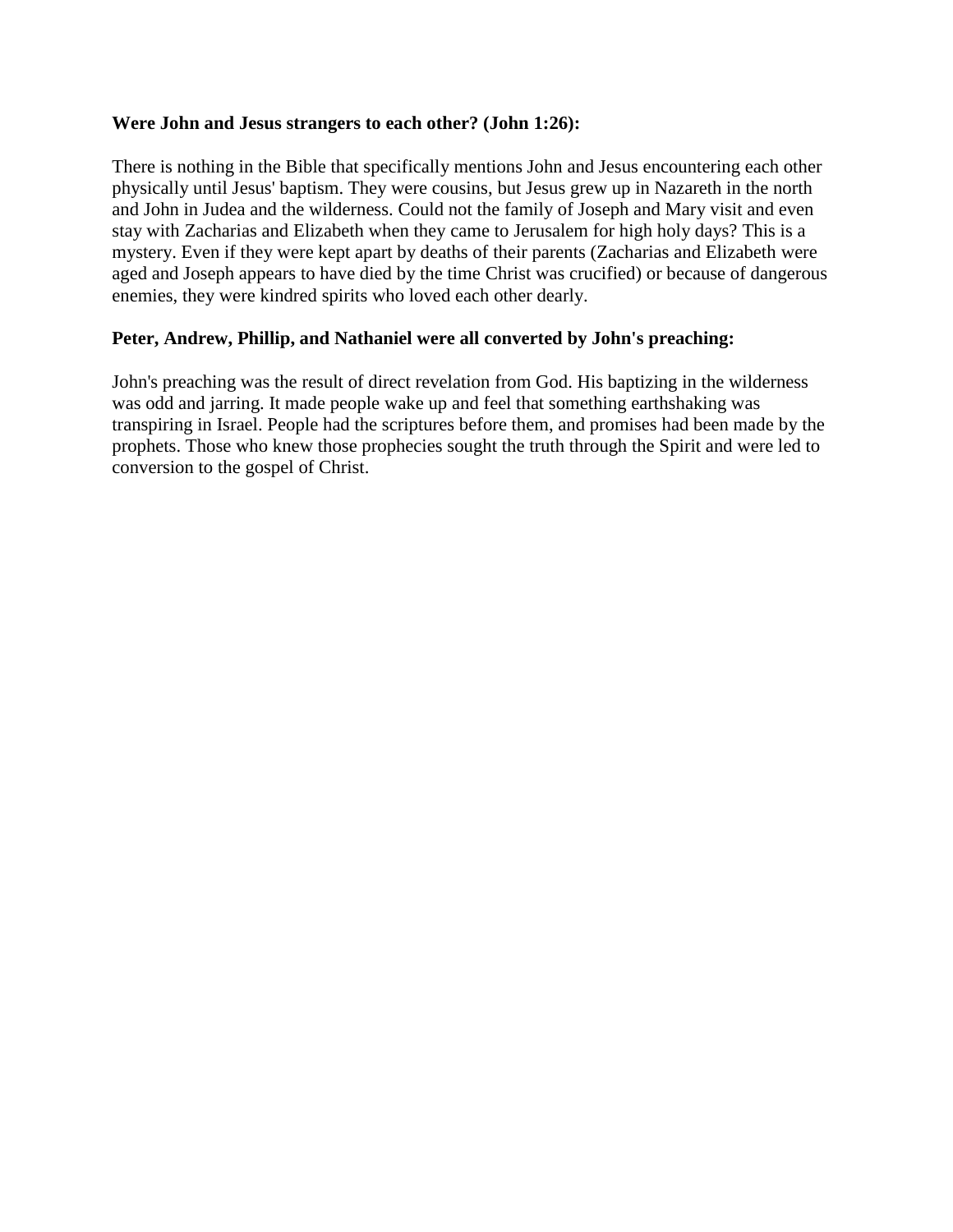Come Follow Me

NEW TESTAMENT 2019

# BUILDING YOUR TESTIMONY ACTIVITIES

### **January 21–27: John 1**

John tells powerful truths about the Savior at the beginning of the chapter (John 1:1-18). He also documents John the Baptist's testimony of Christ in John 1:36 and Nathanael's in John 1:49. In this chapter, we can learn about the importance of strengthening and sharing our own testimonies. Here are three simple activities related to building testimonies:

**Filling the Jar:** Place a small, empty glass jar in the middle of the table. Then put a bowl of little objects next to the jar (these could be candies, bigger beads, pom pom balls, etc). Go around the table and take turns suggesting different ways to build testimonies. Each time someone gives an idea, they get to place one object in the jar. Keep going until the jar is filled. Talk about how we can always continue to "fill up" our testimonies (same as the jar) by doing those things.

**Building a Sure Foundation:** Print and cut out the house graphic found below. Also, cut out a few strips of paper for each member of your family (you could cut these out in the shape of rocks if you have more time). Sing the song "The Wise Man and the Foolish Man" and talk about the wise man and why his house wasn't washed away. Give everyone a few strips of paper and have them write down one way to build your testimony on each strip. Then place all of the paper strips below the house graphic, giving it a "sure foundation."

**Growing Beans:** This activity can be found on Third Hour's "Come Follow Me" resource page under January 6th: We Are Responsible for Our Own Learning. It involves discussing two parables and planting your own bean seeds in a good environment like you would a testimony. If your family already did this activity, check the beans for growth and progress. Talk about how our testimonies are always growing and changing.

Here are some potential discussion questions: What do we learn from John about Jesus? (It may be helpful to read the Joseph Smith Translation version of John 1:1-18.) What happens after John the Baptist tells others about the Savior? How did Nathanael come to know Jesus was the Savior? What do we learn about sharing our testimonies in this chapter?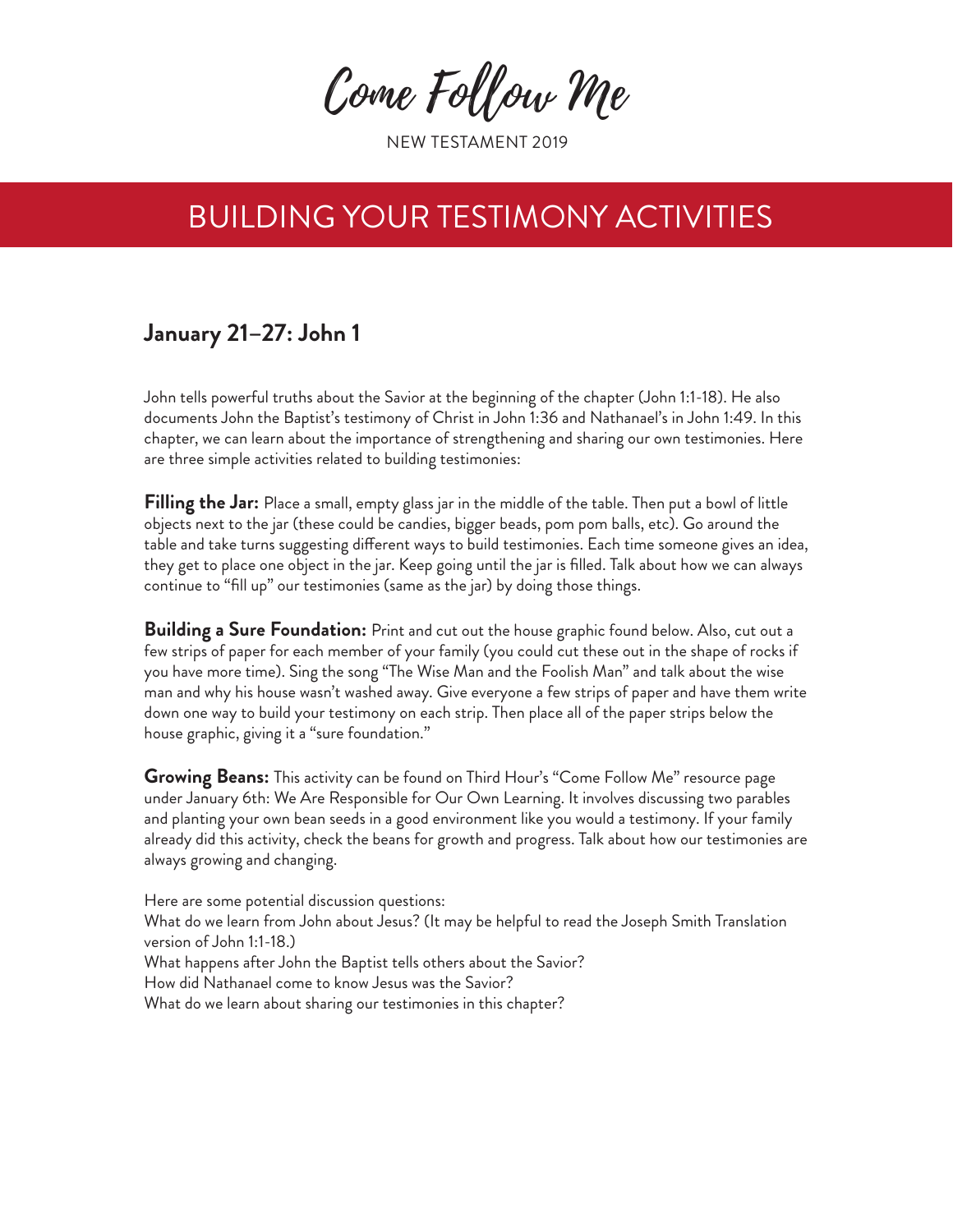

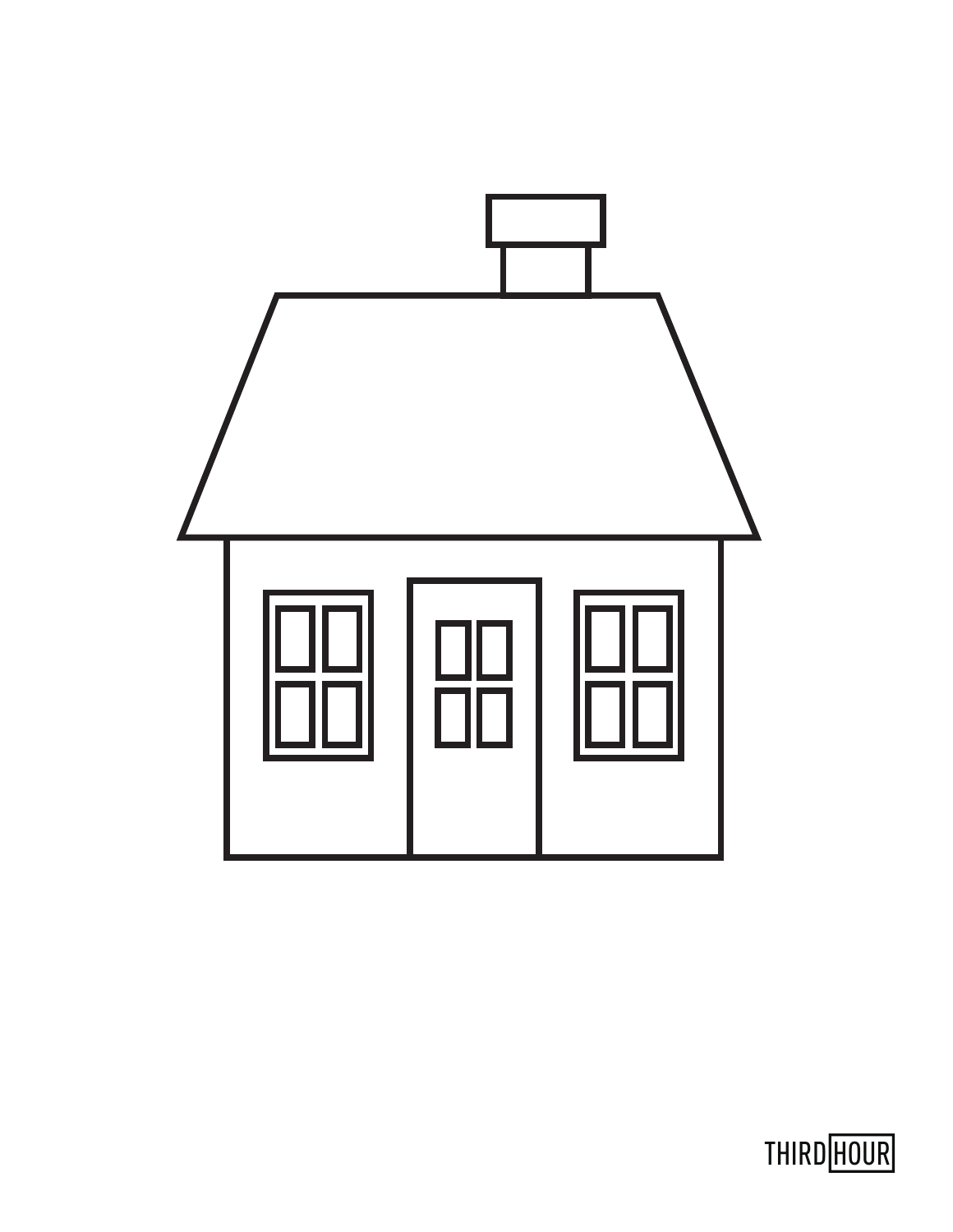Come Follow Me

NEW TESTAMENT 2019

### **PACKING FOR A TRIP ACTIVITY**

### **January 21–27: John 1**

Credit for this idea goes to Ruthann Weeks on Sugardoodle.

The beginning of John 1 talks of Christ before his life on earth. This is a great opportunity to discuss our pre-mortal lives, Christ in pre-mortality, and why we were sent down to earth. Here is a fun object lesson that shows what tools we were given by Heavenly Father and Jesus Christ to use when we came down to earth.

**Materials:** backpack, gloves, hand sanitizer, blanket, flashlight, and a key

Gather all of the items mentioned above and place them inside the backpack. Explain to your kids that when you pack for a trip, you need to have a plan and take things that will help you along the way. This was also true when Heavenly Father designed the Plan of Salvation. He outlined what we needed to do to come home and gave us some tools to help along the way. Since Jesus was chosen to be the Savior, we can choose whether or not to use these tools. Have someone pull an item out of the backpack one at a time and look up the attached scripture:

- flashlight = guidance of Heavenly Father and Jesus Christ (Matthew 7:7)
- gloves = body (D&C  $130:22$ )
- hand sanitizer = baptism (Alma  $7:14$ )
- $\bullet$  blanket = Holy Ghost (John 14:26)
- key = going to the temple (D&C 124:39)

\*You may pick other scripture verses if you would like.

Here are some potential questions to discuss:

- Why was Jesus chosen to be the Savior?
- What do we learn from John 1:1-5 about the Savior's work?
- How do these tools help us return home?

Helpful resources on this topic:

Scriptures: John 1:1-5 (find helpful clarifications in Joseph Smith Translation, John 1:1-5)

Gospel Topics: ["Council in Heaven"](https://www.lds.org/topics/council-in-heaven?lang=eng) and ["Jesus Christ Chosen as Savior"](https://www.lds.org/topics/jesus-christ-chosen-as-savior?lang=eng)